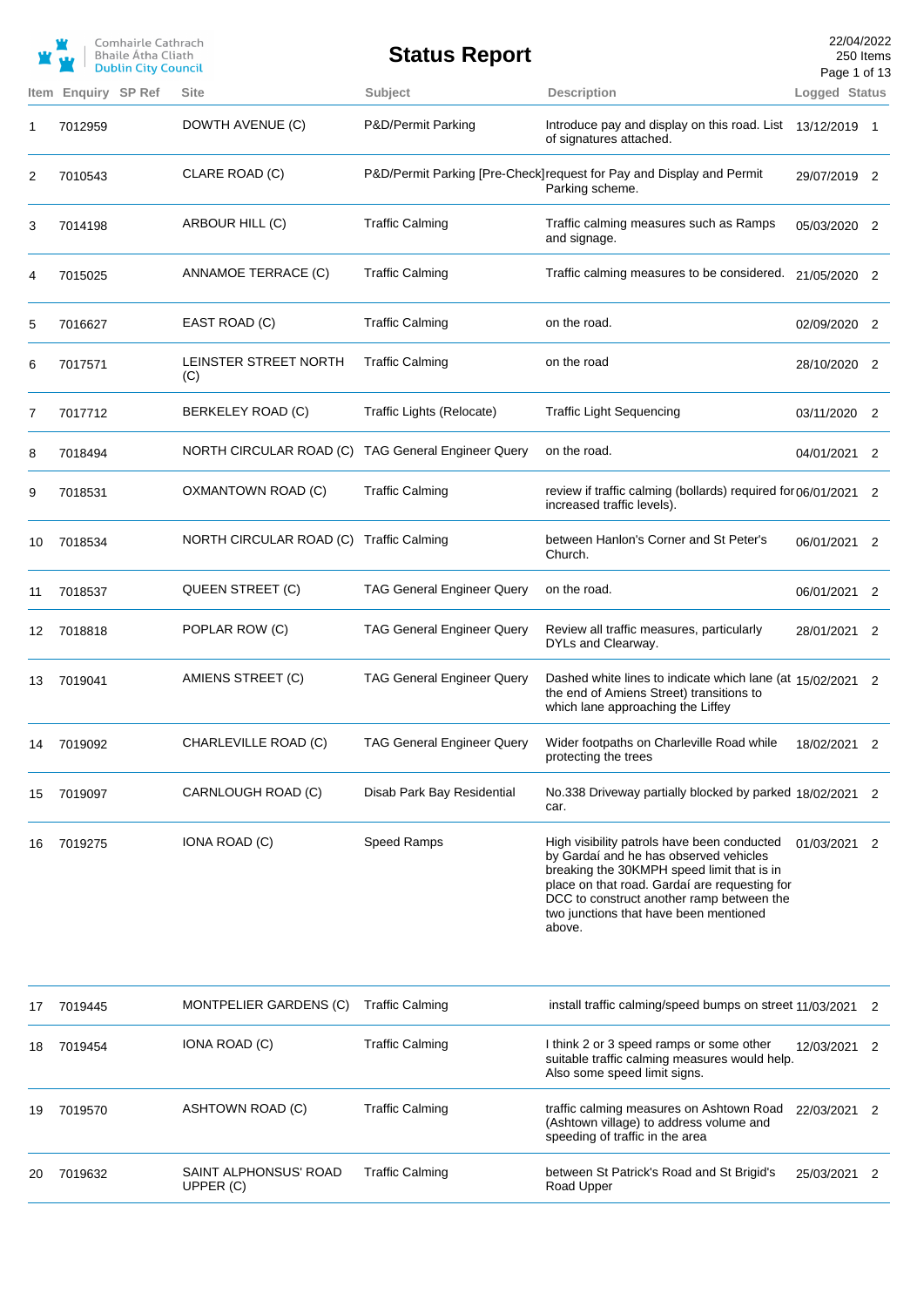|    |         | Comhairle Cathrach<br><b>Bhaile Atha Cliath</b><br><b>Dublin City Council</b> |                                              | <b>Status Report</b>              |                                                                                                                                                                                                                                                                                                            | 22/04/2022<br>Page 2 of 13 | 250 Items                  |
|----|---------|-------------------------------------------------------------------------------|----------------------------------------------|-----------------------------------|------------------------------------------------------------------------------------------------------------------------------------------------------------------------------------------------------------------------------------------------------------------------------------------------------------|----------------------------|----------------------------|
|    |         | Item Enquiry SP Ref                                                           | <b>Site</b>                                  | Subject                           | <b>Description</b>                                                                                                                                                                                                                                                                                         | Logged Status              |                            |
| 21 | 7019635 |                                                                               | ECCLES PLACE (C)                             | Double Yellow Lines               | replacing a car parking space with double<br>yellow lines would allow enough space for<br>vehicles to make the turn onto Eccles Place                                                                                                                                                                      | 25/03/2021 2               |                            |
| 22 | 7020267 |                                                                               | MONTPELIER HILL (C)                          | P&D Parking (Rescind)             | here is parking on the left hand side of the<br>road which inhibits the ability to see cars<br>approaching. If this small section of parking<br>was removed, cars could pass each other<br>safely and with sufficient room.                                                                                | 29/04/2021 2               |                            |
| 23 | 7020312 |                                                                               | CHARLEVILLE ROAD (C)                         | P&D/Permit Parking (Rescind)      | Rescindment of Pay & Display & Permit<br>Parking at 14 Charleville Road to facilitate<br>installation of vehicular access.                                                                                                                                                                                 | 30/04/2021 2               |                            |
| 24 | 7020315 |                                                                               | ELLESMERE AVENUE (C)                         | P&D/Permit Parking                | Parking scheme for Ellesmere Avenue,<br>Ardmore Avenue, Glenard Avenue and Doon<br>Avenue.                                                                                                                                                                                                                 | 30/04/2021 2               |                            |
| 25 | 7020491 |                                                                               | OXMANTOWN ROAD (C)                           | <b>Traffic Calming</b>            | speed survey requested for traffic calming.                                                                                                                                                                                                                                                                | 11/05/2021                 | 2                          |
| 26 | 7020647 |                                                                               | <b>GOLDSMITH STREET (C)</b>                  | No Right Turn                     | In order to avoid the right turn ban from<br>Berkley Road to NCR in the evening peak a<br>large number of vehicles are using<br>Goldsmith Street to turn right from. This is<br>delaying outbound buses on Berkley Rd. A<br>right turn ban should be implemented here to<br>prevent this turning movement. | 19/05/2021 2               |                            |
| 27 | 7020695 |                                                                               | THE HAVEN (C)                                | P&D/Permit Parking                | Parking scheme from 7am-6pm,<br>Monday-Friday.                                                                                                                                                                                                                                                             | 21/05/2021 2               |                            |
| 28 | 7020711 |                                                                               | RUTLAND PLACE NORTH (C) Traffic Calming      |                                   | Speed bumps & general traffic calming such 24/05/2021 2<br>as 'SLOW' road markings                                                                                                                                                                                                                         |                            |                            |
| 29 | 7021181 |                                                                               | SHERIFF STREET UPPER (C) Speed Ramps         |                                   | Ramps, cycle lane with bollards                                                                                                                                                                                                                                                                            | 18/06/2021 2               |                            |
| 30 | 7021259 |                                                                               | <b>SAINT COLUMBA'S ROAD</b><br>LOWER (C)     | Speed Ramps                       | Speed ramps and pavement buildouts at the 23/06/2021 2<br>junctions. The mini roundabout could also be<br>made more substantial - similar to what is in<br>place on Inishfallen parade                                                                                                                     |                            |                            |
| 31 | 7021260 |                                                                               | GRANGEGORMAN LOWER (C) P&D Parking (Rescind) |                                   | We need the parking spaces removed and<br>double yellow lines put in place.                                                                                                                                                                                                                                | 23/06/2021 2               |                            |
| 32 | 7021405 |                                                                               | PARNELL SQUARE NORTH<br>(C)                  | P&D Parking                       | edrawing the parking lines to make them<br>wider.                                                                                                                                                                                                                                                          | 01/07/2021                 | 2                          |
| 33 | 7021552 |                                                                               | NAVAN ROAD (C)                               | <b>TAG General Engineer Query</b> | requesting speed radar gun on Navan Road. 08/07/2021                                                                                                                                                                                                                                                       |                            | 2                          |
| 34 | 7021554 |                                                                               | BOTANIC AVENUE (C)                           | One-Way System                    | one way system or no left turn on the road.                                                                                                                                                                                                                                                                | 08/07/2021                 | 2                          |
| 35 | 7021625 |                                                                               | SAINT JOSEPH'S AVENUE (C) Speed Ramps        |                                   | If we could have some ramps on that street $14/07/2021$ 2<br>then it would slow the traffic down                                                                                                                                                                                                           |                            |                            |
| 36 | 7021828 |                                                                               | CLARE ROAD (C)                               | <b>Parking Restrictions</b>       | Prevent illegal parking and dangerous driving 26/07/2021<br>practices                                                                                                                                                                                                                                      |                            | $\overline{\phantom{0}}^2$ |
| 37 | 7021979 |                                                                               | MARLBOROUGH PLACE (C)                        | <b>Parking Restrictions</b>       | Review the location for road markings and<br>signage                                                                                                                                                                                                                                                       | 04/08/2021                 | 2                          |
| 38 | 7021982 |                                                                               | GLENARRIFF ROAD (C)                          | <b>Parking Restrictions</b>       | request consideration be given to road<br>markings to encourage responsible parking<br>and the erection of a 30km/ph Slow Zone<br>sign in the area.                                                                                                                                                        | 04/08/2021                 | 2                          |
| 39 | 7021994 |                                                                               | PORTLAND ROW (C)                             | <b>Pedestrian Crossing</b>        | There is no pedestrian crossing at the<br>junction of Portland Row/Summerhill/NCR                                                                                                                                                                                                                          | 05/08/2021                 | 2                          |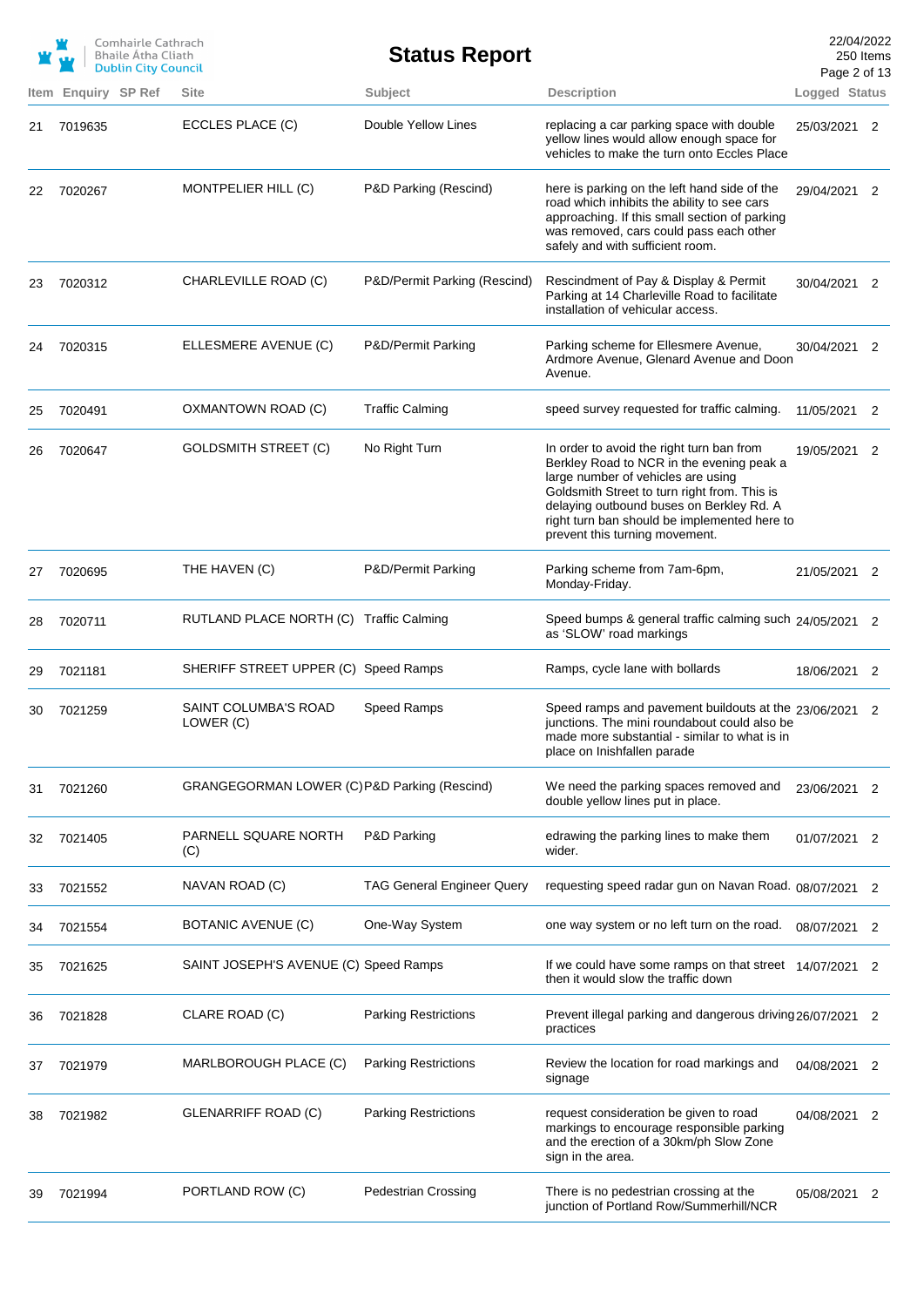|    |                     | Comhairle Cathrach<br><b>Bhaile Atha Cliath</b><br><b>Dublin City Council</b> |                                                    | <b>Status Report</b>        |                                                                                                                                                                                                                  | 22/04/2022<br>Page 3 of 13 | 250 Items      |
|----|---------------------|-------------------------------------------------------------------------------|----------------------------------------------------|-----------------------------|------------------------------------------------------------------------------------------------------------------------------------------------------------------------------------------------------------------|----------------------------|----------------|
|    | Item Enquiry SP Ref |                                                                               | Site                                               | Subject                     | <b>Description</b>                                                                                                                                                                                               | Logged Status              |                |
| 40 | 7022056             |                                                                               | NORTH CIRCULAR ROAD (C)                            | <b>Pedestrian Crossing</b>  | lack of a pedestrian crossing from west to<br>east at the North Circular Road/Portland<br>Row junction.                                                                                                          | 10/08/2021                 | 2              |
| 41 | 7022076             |                                                                               | O'DEVANEY GARDENS (C)                              | Speed Ramps                 | Speed ramps on the new section of road,<br>continuing the existing ramps already on old<br>O'Devaney Gardens Road                                                                                                | 11/08/2021 2               |                |
| 42 | 7022077             |                                                                               | SAINT ANNE'S ROAD (C)                              | <b>Traffic Calming</b>      | Improved signage/Road markings.<br>Traffic calming measures, eg speed bumps                                                                                                                                      | 11/08/2021                 | 2              |
| 43 | 7022144             |                                                                               | SAINT MARY'S ROAD NORTH Traffic Calming<br>(C)     |                             | slow down signs and the yellow and red<br>spots to be placed outside the Sean<br>O'Casey Community Centre                                                                                                        | 16/08/2021 2               |                |
| 44 | 7022209             |                                                                               | GLASNEVIN HILL (C)                                 | Double Yellow Lines         | To address the problem of staff from Bon<br>Secours Hospital parking outside residents<br>home for 12 plus hour periods daily instead<br>of using the hospital parking facilities.                               | 18/08/2021 2               |                |
| 45 | 7022215             |                                                                               | MONTPELIER DRIVE (C)                               | <b>Traffic Calming</b>      | Traffic calming ramps -children at play signs 19/08/2021 2<br>and speed limit signage                                                                                                                            |                            |                |
| 46 | 7022478             |                                                                               | CLONLIFFE ROAD (C)                                 | Traffic Island (Rescind)    | It should, in my opinion be removed, and<br>perhaps substituted with a lit, and undivided,<br>pedestrian crossing if so required                                                                                 | 06/09/2021 2               |                |
| 47 | 7022620             |                                                                               | PHIBSBOROUGH AVENUE (C) Parking Restrictions       |                             | I believe that parking should not be allowed<br>on that spot so it does not blocked the<br>entrance to the neighbors.                                                                                            | 14/09/2021 2               |                |
| 48 | 7022635             |                                                                               | DARGLE ROAD (C)                                    | <b>Traffic Calming</b>      | Reduce Speed signs/flashing light - ramps? 15/09/2021 2<br>mirror? better road markings                                                                                                                          |                            |                |
| 49 | 7022769             |                                                                               | BOTANIC AVENUE (C)                                 | No Right Turn               | A simple solution would be to ban right turns 22/09/2021<br>at this junction, as traffic intending to turn<br>right could continue along Botanic Avenue,<br>up Glasnevin Hill and onto Ballymun road<br>instead. |                            | $\overline{2}$ |
| 50 | 7022881             |                                                                               | PARK ROAD (C)                                      | <b>Traffic Calming</b>      | Improved traffic calming measures, Old<br>flattened wide speed ramps removed and<br>replaced with ones that will adequately slow<br>traffic                                                                      | 28/09/2021                 | 2              |
| 51 | 7022906             |                                                                               | STELLA AVENUE (C)                                  | <b>Parking Restrictions</b> | The provision of a two hour parking<br>restriction would discourage staff from all<br>day parking on the street                                                                                                  | 30/09/2021                 | 2              |
| 52 | 7022907             |                                                                               | SAINT MOBHI ROAD (C)                               | <b>Parking Restrictions</b> | The prohibition would discourage the all day 30/09/2021 2<br>parking by staff of the hospital                                                                                                                    |                            |                |
| 53 | 7023057             |                                                                               | SUMMERHILL (C)                                     | <b>Pedestrian Crossing</b>  | At least one more pedestrian crossing at the 08/10/2021<br>junction                                                                                                                                              |                            | 2              |
| 54 | 7023146             |                                                                               | DRUMCONDRA ROAD UPPER No Left Turn<br>(C)          |                             | Proper signage with a red "left" arrow. Or<br>make this a no left turn?                                                                                                                                          | 13/10/2021                 | 2              |
| 55 | 7023173             |                                                                               | CHARLES LANE (C)                                   | <b>Parking Restrictions</b> | DYLs and flexible bollards to preserve<br>access and turning circle for Garda Station<br>on Charles Lane.                                                                                                        | 14/10/2021                 | 2              |
| 56 | 7023305             |                                                                               | NORTH CIRCULAR ROAD (C) TAG General Engineer Query |                             | uncontrolled pesestrian lights                                                                                                                                                                                   | 20/10/2021                 | 2              |
| 57 | 7023395             |                                                                               | SAINT MOBHI ROAD (C)                               | P&D/Permit Parking          | Review contradictory parking measures, and 26/10/2021<br>install correct road markings.                                                                                                                          |                            | 2              |
| 58 | 7023422             |                                                                               | CROAGH PATRICK ROAD (C) Traffic Calming            |                             | Several ramps along the entire stretch or the 29/10/2021 2<br>road.                                                                                                                                              |                            |                |
|    |                     |                                                                               |                                                    |                             |                                                                                                                                                                                                                  |                            |                |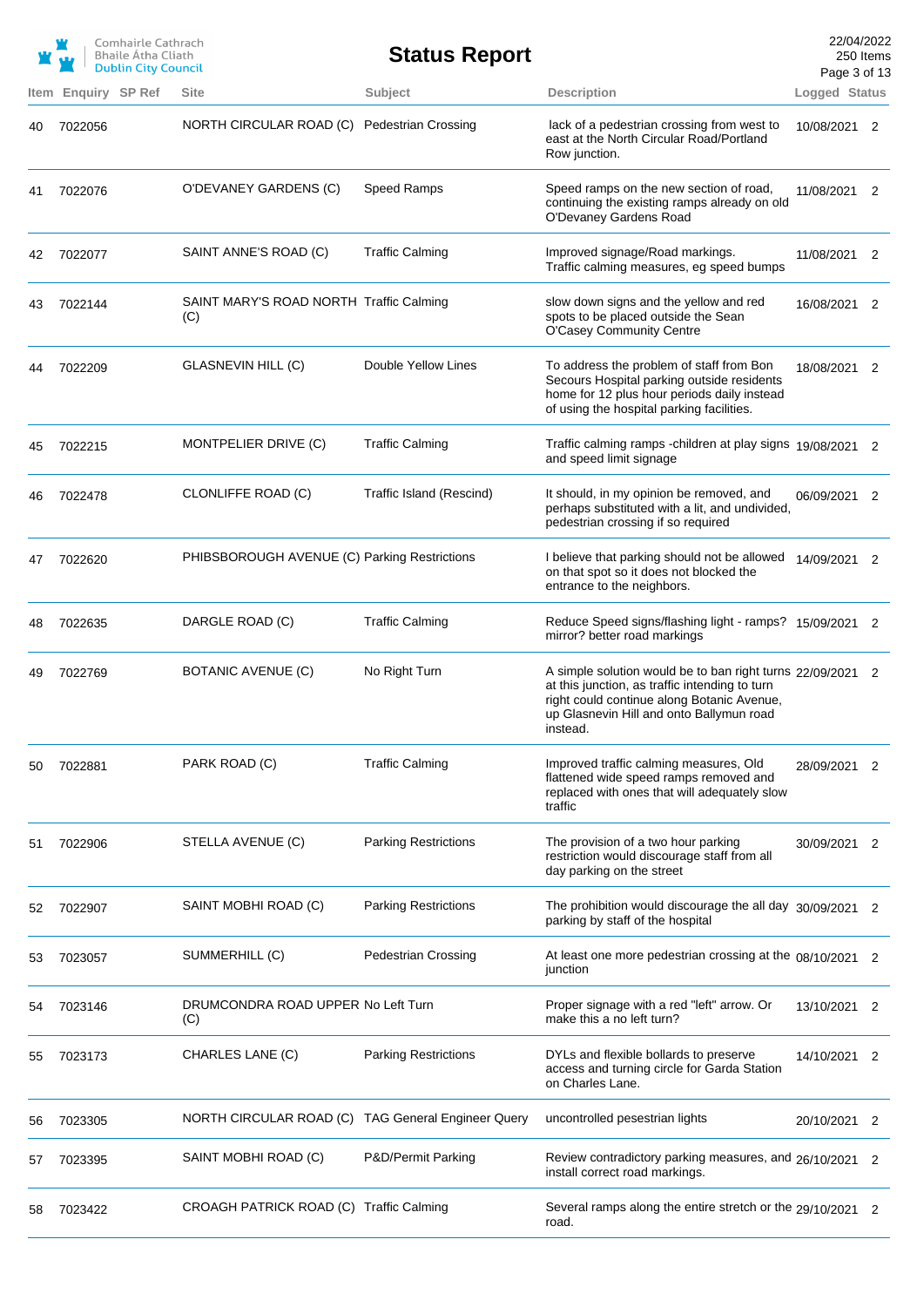|      |                | Comhairle Cathrach<br><b>Bhaile Atha Cliath</b><br><b>Dublin City Council</b> |                                                   | <b>Status Report</b>              |                                                                                                                                                                                                                         | 22/04/2022<br>Page 4 of 13 | 250 Items                  |
|------|----------------|-------------------------------------------------------------------------------|---------------------------------------------------|-----------------------------------|-------------------------------------------------------------------------------------------------------------------------------------------------------------------------------------------------------------------------|----------------------------|----------------------------|
| Item | Enquiry SP Ref |                                                                               | <b>Site</b>                                       | Subject                           | <b>Description</b>                                                                                                                                                                                                      | Logged Status              |                            |
| 59   | 7023427        |                                                                               | SAINT PHILOMENA'S ROAD<br>(C)                     | <b>TAG General Engineer Query</b> | Junction boxes and double yellow lines to be 29/10/2021 2<br>placed at the entrances to lanes across road<br>at several points including at lane entrances.                                                             |                            |                            |
| 60   | 7023511        |                                                                               | NORFOLK ROAD (C)                                  | <b>Traffic Calming</b>            | on the road.                                                                                                                                                                                                            | 04/11/2021 2               |                            |
| 61   | 7023546        |                                                                               | PROSPECT ROAD (C)                                 | Disab Park Bay General            | Plus we are a GP surgery so we need<br>access to the doors and a disability parking<br>space is needed as we do have quite a few<br>patients who could use this.                                                        | 05/11/2021 2               |                            |
| 62   | 7023547        |                                                                               | PROSPECT ROAD (C)                                 | Double Yellow Lines               | double yellow lines outside 21 Prospect<br>Road, Plus we are a GP surgery so we need<br>access to the doors and a disability parking<br>space is needed as we do have quite a few<br>patients who could use this.       | 05/11/2021                 | 2                          |
| 63   | 7023624        |                                                                               | FRANKFORT COTTAGES (C) TAG General Engineer Query |                                   | Double Yellow Lines installed, Bollards on<br>footpath installed, Speed ramps installed<br>and signage                                                                                                                  | 11/11/2021 2               |                            |
| 64   | 7023844        |                                                                               | <b>BUCKINGHAM STREET</b><br>LOWER (C)             | No Entry                          | Request for a No entry sign from<br>Buckingham Street Lower going onto<br>Amiens Street. It is one way in the opposite<br>direction but some scooters and cars ignore<br>this                                           | 25/11/2021                 | $\overline{\phantom{0}}^2$ |
| 65   | 7023914        |                                                                               | SAINT PATRICK'S ROAD (C)                          | No Left Turn                      | No left turn 16.00 - 19.00                                                                                                                                                                                              | 30/11/2021                 | 2                          |
| 66   | 7023915        |                                                                               | SAINT ALPHONSUS' ROAD<br>UPPER (C)                | No Right Turn                     | No right turn from 07.00 - 10.00                                                                                                                                                                                        | 30/11/2021                 | 2                          |
| 67   | 7024018        |                                                                               | EAST WALL ROAD (C)                                | ITS Left Turn Filter Light        | Additional filter light for traffic turning left<br>from East Road onto East Wall Road.                                                                                                                                 | 08/12/2021 2               |                            |
| 68   | 7024128        |                                                                               | SAINT PATRICK'S ROAD (C)                          | <b>Traffic Calming</b>            | Speed ramps, footpath buildouts at<br>junctions, pedestrian table at junctions.<br>Speed survey required for St Patrick's Road.                                                                                         | 13/12/2021 2               |                            |
| 69   | 7024144        |                                                                               | CLONLIFFE ROAD (C)                                | <b>TAG General Engineer Query</b> | Another option would be to install traffic<br>calming measures such as a speed ramp<br>approximately 50m from the junction, this<br>would slow down cars sufficiently to give<br>drivers a chance to exit the junction. | 14/12/2021                 | 2                          |
| 70   | 7024163        |                                                                               | <b>BUCKINGHAM STREET</b><br>LOWER (C)             | One-Way System                    | Additional signage and road markings all<br>along street to indicate one-way system.                                                                                                                                    | 14/12/2021 2               |                            |
| 71   | 7024164        |                                                                               | AMIENS STREET (C)                                 | <b>TAG General Engineer Query</b> | Line markins to indicate right-of-way for two<br>vehicles turning onto Buckingham Street<br>Lower.                                                                                                                      | 14/12/2021                 | 2                          |
| 72   | 7024232        |                                                                               | BALLYMUN ROAD (C)                                 | P&D/Permit Parking                | request for scheme.                                                                                                                                                                                                     | 21/12/2021                 | 2                          |
| 73   | 7024275        |                                                                               | SAINT ANNE'S ROAD (C)                             | <b>TAG General Engineer Query</b> | a change of traffic signage at the junction of $04/01/2022$ 2<br>Saint Anne's Road and St. Joseph's Avenue<br>would be the best solution                                                                                |                            |                            |
| 74   | 7024308        |                                                                               | ANNAMOE TERRACE (C)                               | <b>TAG General Engineer Query</b> | requesting bollards at the retail units 25-28.                                                                                                                                                                          | 05/01/2022 2               |                            |
| 75   | 7024310        |                                                                               | EAST WALL ROAD (C)                                | <b>TAG General Engineer Query</b> | determine if additional signage to highlight<br>the presence of the school is needed St<br>Joseph's School                                                                                                              | 05/01/2022 2               |                            |
| 76   | 7024324        |                                                                               | BOTANIC AVENUE (C)                                | <b>Pedestrian Crossing</b>        | install pedestrian crossing at junciton of<br>Botanic Ave/Drumcondra Road.                                                                                                                                              | 10/01/2022 2               |                            |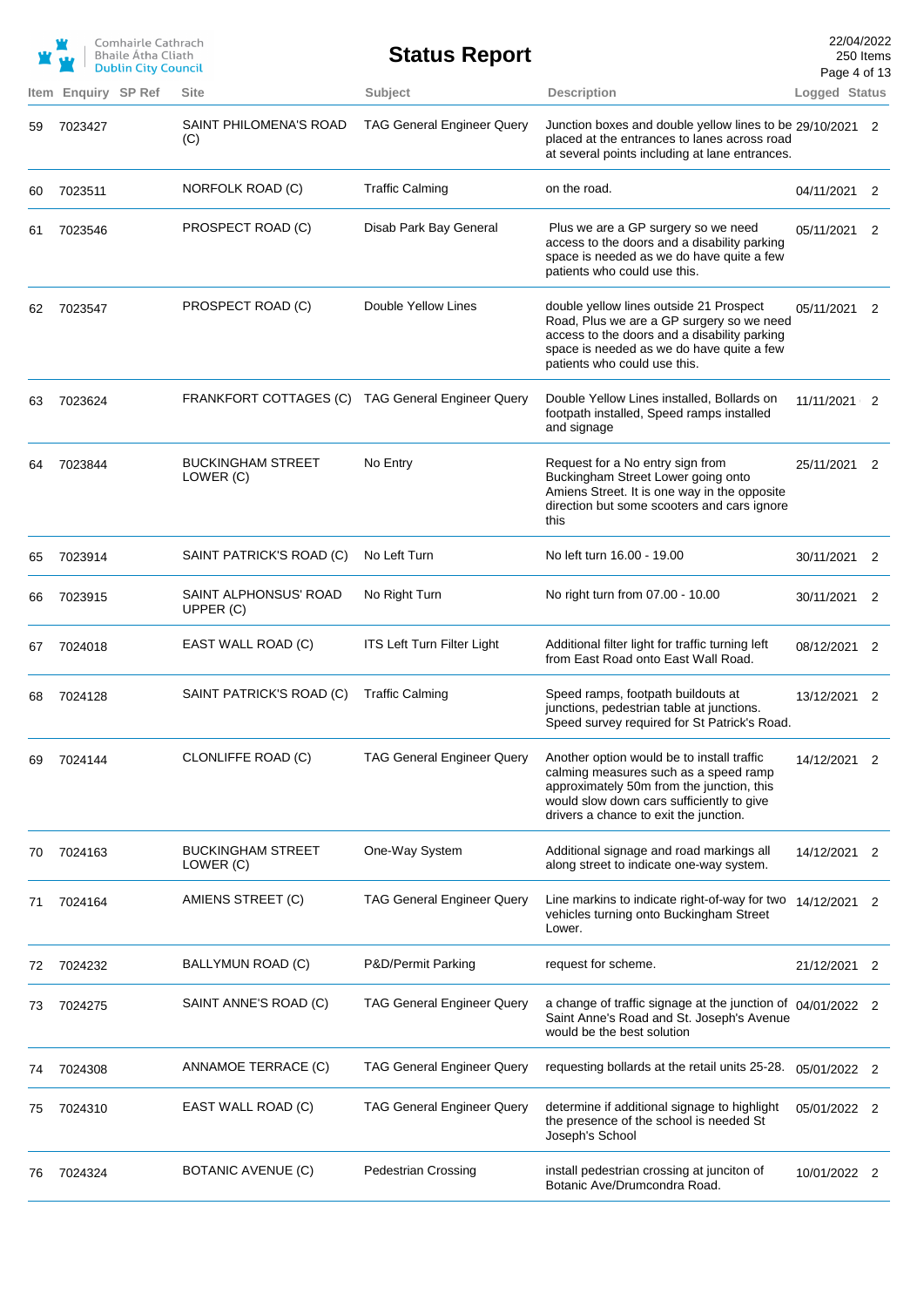|      |                | Comhairle Cathrach<br><b>Bhaile Atha Cliath</b><br><b>Dublin City Council</b> |                                                          | <b>Status Report</b>               |                                                                                                                                                                                                                                              | 22/04/2022<br>Page 5 of 13 | 250 Items |
|------|----------------|-------------------------------------------------------------------------------|----------------------------------------------------------|------------------------------------|----------------------------------------------------------------------------------------------------------------------------------------------------------------------------------------------------------------------------------------------|----------------------------|-----------|
| Item | Enquiry SP Ref |                                                                               | <b>Site</b>                                              | Subject                            | <b>Description</b>                                                                                                                                                                                                                           | Logged Status              |           |
| 77   | 7024330        |                                                                               | WHITWORTH ROAD (C)                                       | <b>Traffic Calming</b>             | The ramps should be removed as they are<br>not having the desired effect and ideally<br>replaced with a different traffic calming<br>measure - ramps without gaps / pedestrian<br>table to access the bus stops / carriage way<br>narrowing  | 10/01/2022 2               |           |
| 78   | 7024356        |                                                                               | EAST WALL ROAD (C)                                       | <b>Traffic Calming</b>             | School Flashing Amber Lights at the<br>designated times                                                                                                                                                                                      | 12/01/2022 2               |           |
| 79   | 7024357        |                                                                               | PROSPECT AVENUE (C)                                      | <b>TAG General Engineer Query</b>  | Widen footpath onto Prospect Avenue from 12/01/2022 2<br>Prospect Way (Similar to Iona Road) Parking<br>bays to slow down traffic. (Trees could be<br>planted on parking bays). Increase the<br>height of ramps. Speed limit of 30 km signs. |                            |           |
| 80   | 7024370        |                                                                               | <b>GLENBEIGH ROAD (C)</b>                                | <b>Pedestrian Crossing</b>         | Provide a safe crossing point on a busy<br>intersection.                                                                                                                                                                                     | 13/01/2022 2               |           |
| 81   | 7024513        |                                                                               | BALLYBOGGAN ROAD (C)                                     | <b>Pedestrian Crossing</b>         | Traffic lights and pedestrian crossing for<br>junction.                                                                                                                                                                                      | 20/01/2022 2               |           |
| 82   | 7024532        |                                                                               | BELVEDERE ROAD (C)                                       | <b>TAG General Engineer Query</b>  | A loading bay and protection for the footpath 20/01/2022 2<br>and cycle lane are urgently needed at the<br>western end of Belvedere Road near the<br>intersection with Dorset Street.                                                        |                            |           |
| 83   | 7024557        |                                                                               | MOUNTJOY STREET (C)                                      | <b>Pedestrian Crossing</b>         | A wide street that requires a safe crossing<br>point for the many elderly residents in the<br>area.                                                                                                                                          | 24/01/2022 2               |           |
| 84   | 7024634        |                                                                               | NORTH CIRCULAR ROAD (C) TAG General Engineer Query       |                                    | When walking across a small side road that 27/01/2022 2<br>comes up along the side of Phibsboro<br>Library out of Eglington Terrace there is a<br>blind spot for the pedestrian in respect of the<br>oncoming traffic.                       |                            |           |
| 85   | 7024647        |                                                                               | PARKGATE STREET (C)                                      | <b>ITS Right Turn Filter Light</b> | to allow buses turn right from Parkgate<br>Street onto Infirmary Road (or change light<br>sequence to facilitate this turn).                                                                                                                 | 27/01/2022 2               |           |
| 86   | 7024765        |                                                                               | BAYVIEW AVENUE (C)                                       | <b>Traffic Calming</b>             | Additional traffic calming measures for<br>Bayview Avenue.                                                                                                                                                                                   | 03/02/2022 2               |           |
| 87   | 7024783        |                                                                               | <b>BRUNSWICK STREET NORTH Clearway</b><br>(C)            |                                    | Clearway at all times, or Continuous White<br>Line, to prevent hazardous loading &<br>unloading on the cycle lane.                                                                                                                           | 04/02/2022 2               |           |
| 88   | 7024903        |                                                                               | CONYNGHAM ROAD (C)                                       | <b>Pedestrian Crossing</b>         | a pedestrian crossing on all three directions 11/02/2022 2<br>is required, ideally whereby the total<br>intersection can be transversed by<br>pedestrians in all directions simultaneously.                                                  |                            |           |
| 89   | 7024948        |                                                                               | MURTAGH ROAD (C)                                         | <b>Traffic Calming</b>             | he installation of multiple speed bumps                                                                                                                                                                                                      | 15/02/2022 2               |           |
| 90   | 7024995        |                                                                               | SAINT MARY'S ROAD NORTH Traffic Calming<br>(C)           |                                    | Slow down signage approaching Daisy Days 17/02/2022 2<br>Creche.                                                                                                                                                                             |                            |           |
| 91   | 7025012        |                                                                               | CLARE ROAD (C)                                           | Disab Park Bay Residential         | Disabled parking bay for 25 Clare Road.                                                                                                                                                                                                      | 17/02/2022 2               |           |
| 92   | 7025024        |                                                                               | NEPHIN ROAD (C)                                          | Double Yellow Lines (Extend)       | Extend DYLs at narrow section of the road to 18/02/2022 2<br>provide more space for cyclists approaching<br>this junction.                                                                                                                   |                            |           |
| 93   | 7025079        |                                                                               | BERESFORD STREET (C)                                     | <b>Traffic Calming</b>             | install height and weight restriction<br>measures on Beresford St                                                                                                                                                                            | 23/02/2022 2               |           |
|      | 7025082        |                                                                               | GARDINER STREET LOWER  TAG General Engineer Query<br>(C) |                                    | Install a green man signal on the existing<br>traffic lights !                                                                                                                                                                               | 23/02/2022 2               |           |
|      |                |                                                                               |                                                          |                                    |                                                                                                                                                                                                                                              |                            |           |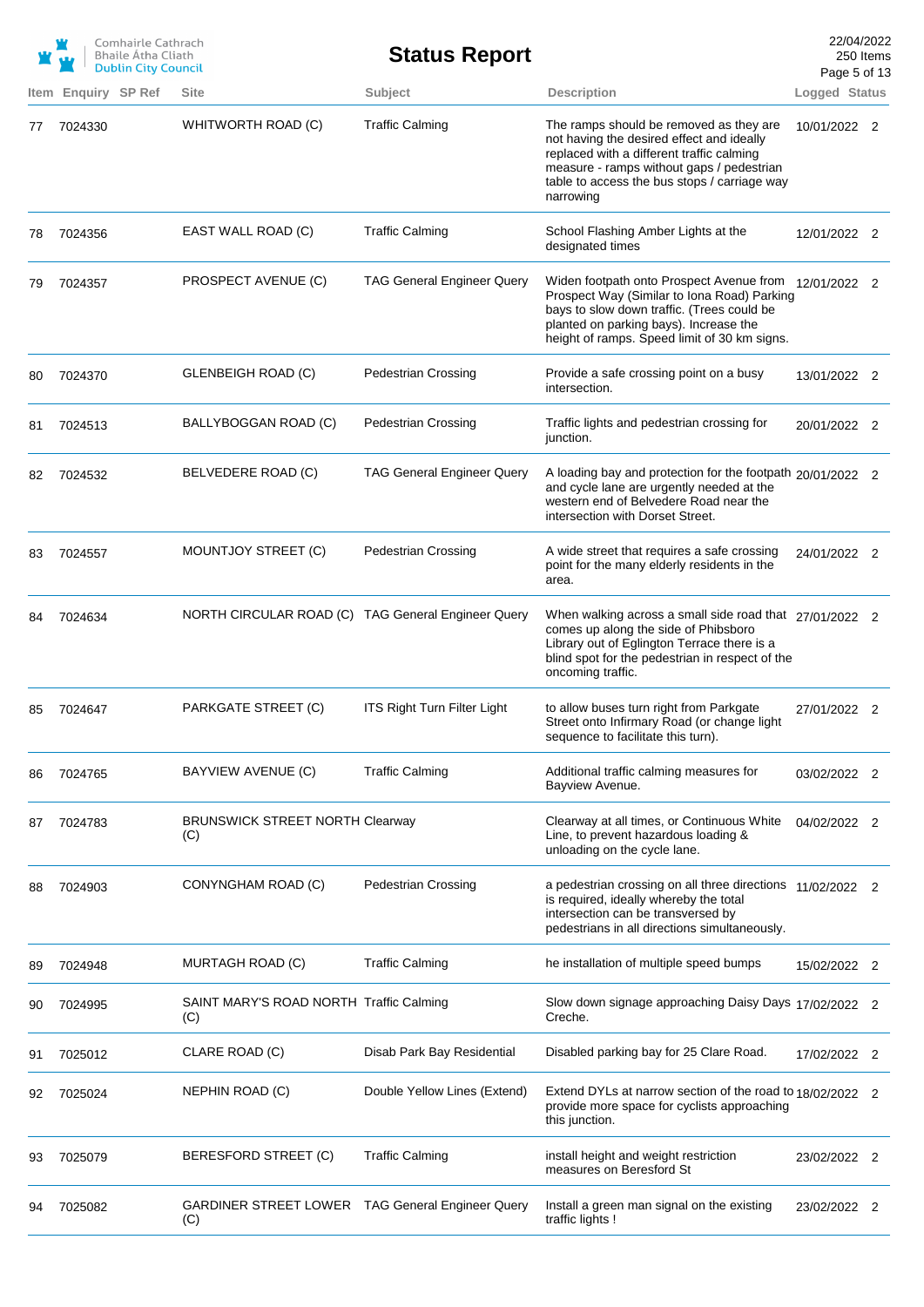|     |                     | Comhairle Cathrach<br><b>Bhaile Atha Cliath</b><br><b>Dublin City Council</b> |                                                            | <b>Status Report</b>              |                                                                                                                                                                                                                                                                                                         | 22/04/2022<br>Page 6 of 13 | 250 Items |
|-----|---------------------|-------------------------------------------------------------------------------|------------------------------------------------------------|-----------------------------------|---------------------------------------------------------------------------------------------------------------------------------------------------------------------------------------------------------------------------------------------------------------------------------------------------------|----------------------------|-----------|
|     | Item Enquiry SP Ref |                                                                               | <b>Site</b>                                                | Subject                           | <b>Description</b>                                                                                                                                                                                                                                                                                      | Logged Status              |           |
| 95  | 7025110             |                                                                               | AMIENS STREET (C)                                          | P&D Parking (Rescind)             | Please remove the car parking space<br>immediately to the north of the bus cage and<br>replace with double yellow lines                                                                                                                                                                                 | 23/02/2022 2               |           |
| 96  | 7025136             |                                                                               | NORTH STRAND ROAD (C)                                      | Double Yellow Lines               | At the last bus stop on North Strand Road,<br>Dublin 3, heading towards Fairview and<br>across the road from North Strand Fire<br>Station, double-yellow lines needed to stop<br>vehicles parking immediately after bus stop<br>(or, better again, extend the bus stop down<br>to next traffic lights). | 24/02/2022 2               |           |
| 97  | 7025175             |                                                                               | CASTLEFORBES ROAD (C)                                      | <b>Yellow Box</b>                 | Would it be possible to have a yellow box<br>junction placed at the entrance to the<br>apartments                                                                                                                                                                                                       | 28/02/2022 2               |           |
| 98  | 7025233             |                                                                               | MURTAGH ROAD (C)                                           | Speed Ramps                       | requesting speed ramps.                                                                                                                                                                                                                                                                                 | 01/03/2022 2               |           |
| 99  | 7025364             |                                                                               | ORCHARD ROAD (C)                                           | <b>TAG General Engineer Query</b> | Measures to prevent access to Road<br>Maintenance storage deport from being<br>blocked by parked vehicles.                                                                                                                                                                                              | 08/03/2022 2               |           |
|     | 100 7025387         |                                                                               | ORCHARD ROAD (C)                                           | <b>Parking Restrictions</b>       | DYLs, or other restrictions, to preserve<br>access for residents and prevent visibility<br>issues caused by vehicles parking at this<br>junction.                                                                                                                                                       | 09/03/2022 2               |           |
|     | 101 7025431         |                                                                               | HOME FARM ROAD (C)                                         | <b>Pedestrian Crossing</b>        | Pedestrian crossing on HomeFarm Road at 11/03/2022 2<br>Glasnevin end                                                                                                                                                                                                                                   |                            |           |
|     | 102 7025440         |                                                                               | MARGUERITE ROAD (C)                                        |                                   | P&D/Permit Parking [Pre-Check] Introduction of Pay and Display and Parking 11/03/2022 2<br>scheme.                                                                                                                                                                                                      |                            |           |
|     | 103 7025445         |                                                                               | HOME FARM ROAD (C)                                         | <b>Pedestrian Crossing</b>        | junction of Home Farm and Mobhi would<br>really benefit from a controlled crossing.                                                                                                                                                                                                                     | 14/03/2022 2               |           |
|     | 104 7025535         |                                                                               | <b>GLENBROOK ROAD (C)</b>                                  | <b>Traffic Calming</b>            | Traffic calming measures for this junction.                                                                                                                                                                                                                                                             | 21/03/2022 2               |           |
|     | 105 7025582         |                                                                               | FATHER MATTHEW SQUARE P&D/Permit Park (Change<br>(C)       | Hours)                            | 24 hours parking with permit only                                                                                                                                                                                                                                                                       | 23/03/2022 2               |           |
|     | 106 7025714         |                                                                               | SAINT BRIGID'S ROAD UPPERTAG General Engineer Query<br>(C) |                                   | Close off the road from the St Patricks<br>Parade end, If closing the road is not<br>possible add speed bumps to both St Brigids<br>Road Upper and St Patricks Parade                                                                                                                                   | 30/03/2022 2               |           |
|     | 107 7025761         |                                                                               | CABRA ROAD (C)                                             | Bus Lane (Change of hours)        | Change operational hours of bus lane to<br>7-10am and from 12 to 7pm.                                                                                                                                                                                                                                   | 31/03/2022 2               |           |
|     | 108 7025762         |                                                                               | CABRA ROAD (C)                                             | Clearway (Amend Hours)            | Extend operating hours from 7am-7pm.                                                                                                                                                                                                                                                                    | 31/03/2022 2               |           |
|     | 109 7025794         |                                                                               | NORTH WALL AVENUE (C)                                      | Double Yellow Lines (Extend)      | Marking the ramp on the upper side of the<br>street with double yellows the same way as it<br>is marked on the lower part of the street                                                                                                                                                                 | 04/04/2022 2               |           |
|     | 110 7025819         |                                                                               | ANNAMOE ROAD (C)                                           | <b>TAG General Engineer Query</b> | Reaidents would like white parking space<br>lines to painted along the road to highlight<br>where it is appropriate and safe to park to<br>tackle the dangerous situation at the<br>moment.<br>Residents are NOT looking for parking<br>permits for the street                                          | 04/04/2022 2               |           |
| 111 | 7025885             |                                                                               | MARLBOROUGH PLACE (C)                                      | <b>Parking Restrictions</b>       | Restrictions to prevent 24/7 parking at this<br>location.                                                                                                                                                                                                                                               | 06/04/2022 2               |           |
|     | 112 7025923         |                                                                               | NEPHIN ROAD (C)                                            | <b>TAG General Engineer Query</b> | remove directional sign o/s 119.                                                                                                                                                                                                                                                                        | 07/04/2022 2               |           |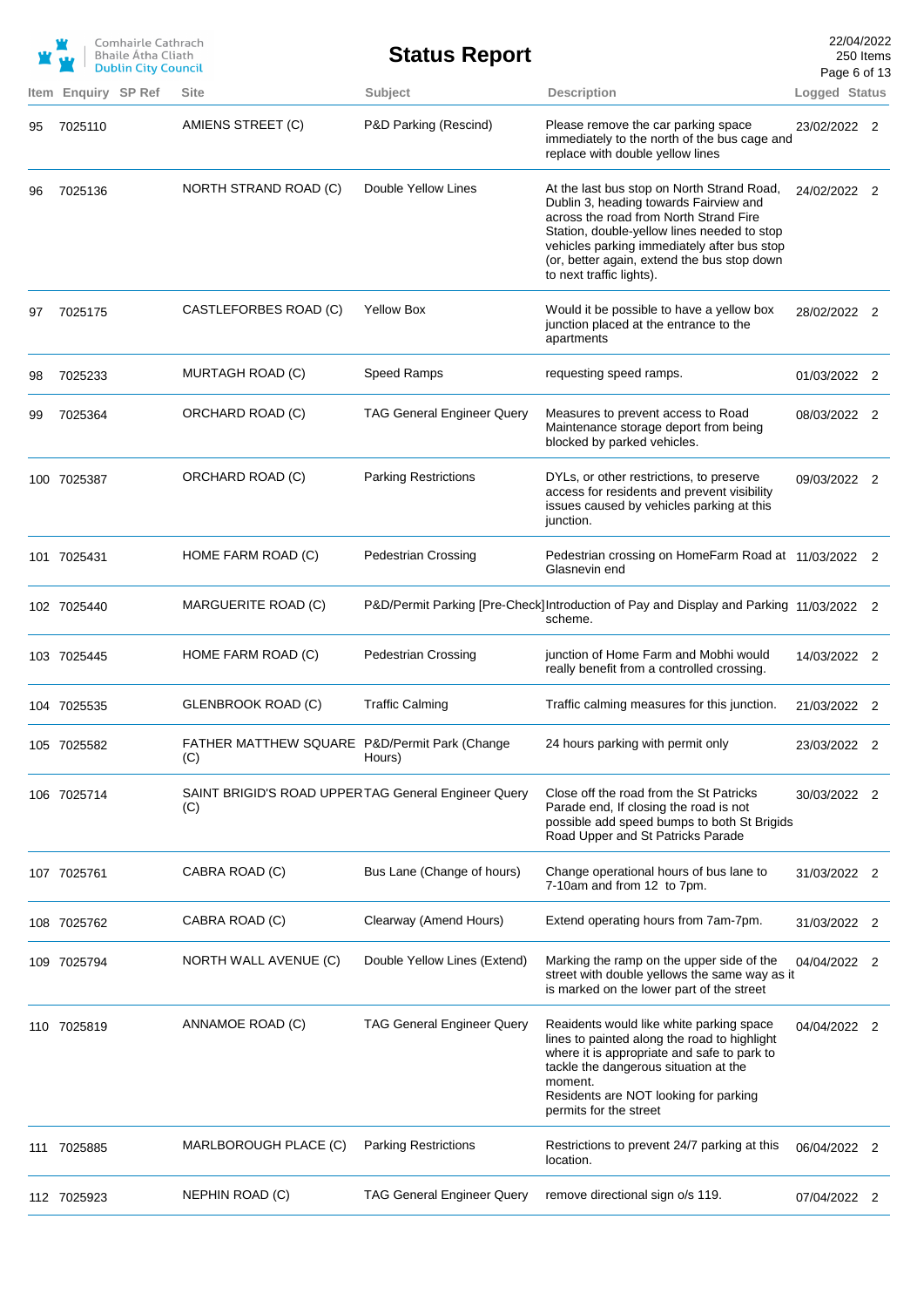|                     | Comhairle Cathrach<br><b>Bhaile Átha Cliath</b><br><b>Dublin City Council</b> |                                                   | <b>Status Report</b>              |                                                                                                                                                          | 22/04/2022<br>Page 7 of 13 | 250 Items |
|---------------------|-------------------------------------------------------------------------------|---------------------------------------------------|-----------------------------------|----------------------------------------------------------------------------------------------------------------------------------------------------------|----------------------------|-----------|
| Item Enquiry SP Ref |                                                                               | <b>Site</b>                                       | Subject                           | <b>Description</b>                                                                                                                                       | Logged Status              |           |
| 113 7025947         |                                                                               | MURTAGH ROAD (C)                                  | Disab Park Bay Residential        | Disabled Parking Bay                                                                                                                                     | 08/04/2022 2               |           |
| 114 7025970         |                                                                               | SUSANVILLE ROAD (C)                               |                                   | Disab Park Bay Resid (Rescind) Rescind DPB as residents no longer here.                                                                                  | 11/04/2022 2               |           |
| 115 7025982         |                                                                               | EAST ROAD (C)                                     | Loading Bay                       | soon opening restaurant and specially<br>Laundrett will have lots of loading and<br>unloading so need one more loading bay plz                           | 11/04/2022 2               |           |
| 116 7025984         |                                                                               | SAINT JAMES'S AVENUE (C)                          | <b>Traffic Calming</b>            | Speed bumps, traffic cameras, any<br>measures that will deter speeding /joyriding                                                                        | 12/04/2022 2               |           |
| 117 7026053         |                                                                               | AMIENS STREET (C)                                 | <b>TAG General Engineer Query</b> | Please either mark the furthest right lane as 13/04/2022 2<br>a bus lane earlier or put white lane markings<br>to show cars where they should be driving |                            |           |
| 118 7026054         |                                                                               | BERESFORD PLACE (C)                               | <b>TAG General Engineer Query</b> | This road causes a lot of unnecessary<br>confusion among motorists as there are no<br>white lane markings on the road.                                   | 13/04/2022 2               |           |
| 119 7004459         |                                                                               | <b>BLACKHALL STREET (C)</b>                       | P&D/Permit Parking                | MAP REQUIRED FROM ENGINEER.<br>Residential parking requested.                                                                                            | 23/08/2018 3               |           |
| 120 7004946         |                                                                               | CLONLIFFE ROAD (C)                                | P&D/Permit Parking                | petition attached. Partial Scheme from 173 - 19/09/2018 3<br>255)                                                                                        |                            |           |
| 121 7010922         |                                                                               | BOTANIC AVENUE (C)                                | P&D/Permit Parking                | Parking scheme requested due to increased 21/08/2019 3<br>parking by non-residents of the street and<br>from Prospect Motors.                            |                            |           |
| 122 7013568         |                                                                               | CHURCH STREET EAST (C)                            | P&D/Permit Parking                | Pay & display & permit parking for Church<br>Street East.                                                                                                | 30/01/2020 3               |           |
| 123 7013569         |                                                                               | ABERCORN ROAD (C)                                 | P&D/Permit Parking                | Pay & display & permit parking scheme for<br>Abercorn Road.                                                                                              | 30/01/2020 3               |           |
| 124 7023079         |                                                                               | SAINT IGNATIUS ROAD (C)                           | P&D/Permit Park (Change<br>Hours) | change to 7 day pay & display                                                                                                                            | 11/10/2021                 | - 3       |
| 125 7023398         |                                                                               | SAINT IGNATIUS AVENUE (C) P&D/Permit Park (Change | Hours)                            | The introduction of Monday to Sunday 7am<br>to midnight paid parking as per surrounding<br>streets                                                       | 27/10/2021                 | 3         |
| 126 7023432         |                                                                               | PROSPECT AVENUE (C)                               | P&D/Permit Park (Change<br>Hours) | Prospect Avenue north of Prospect Way -<br>Botanic Mews on Prospect Avenue                                                                               | 01/11/2021 3               |           |
| 127 7023794         |                                                                               | SAINT VINCENT STREET<br>NORTH (C)                 | P&D/Permit Park (Change<br>Hours) | Change of hours to Mon- Sun 7am to 24hr                                                                                                                  | 23/11/2021                 | 3         |
| 128 7001599         |                                                                               | BALLYBOGGAN ROAD (C)                              | <b>Pedestrian Crossing</b>        | Pedestrian crossing                                                                                                                                      | 06/02/2018 4               |           |
| 129 7003835         |                                                                               | QUARRY ROAD (C)                                   | Speed Ramps                       | request for speed ramps.                                                                                                                                 | 18/07/2018 4               |           |
| 130 7004031         |                                                                               | STRANDVILLE AVENUE (C)                            | Disab Park Bay Residential        | Disabled parking bay for 137 North Strand<br>Road.                                                                                                       | 30/07/2018 4               |           |
| 131 7008383         |                                                                               | QUARRY ROAD (C)                                   | Traffic Lights (new)              | traffic lights outside the bingo hall                                                                                                                    | 10/04/2019                 | 4         |
| 132 7010958         |                                                                               | NORTH WALL QUAY (C)                               | Disab Park Bay Gen (Rescind)      | Relocate disabled parking bay away from<br>e-car charging points.                                                                                        | 22/08/2019                 | 4         |
| 133 7011576         |                                                                               | SAINT PATRICK'S PARADE<br>(C)                     | <b>TAG General Engineer Query</b> | extend footpath at the junction of St Patrick's 01/10/2019 4<br>Road and St Patrick's Parade.                                                            |                            |           |
| 134 7012224         |                                                                               | QUARRY ROAD (C)                                   | Speed Ramps                       | Speed ramps requested due to an increase 04/11/2019<br>in speeding vehicles after road resurfacing<br>works.                                             |                            |           |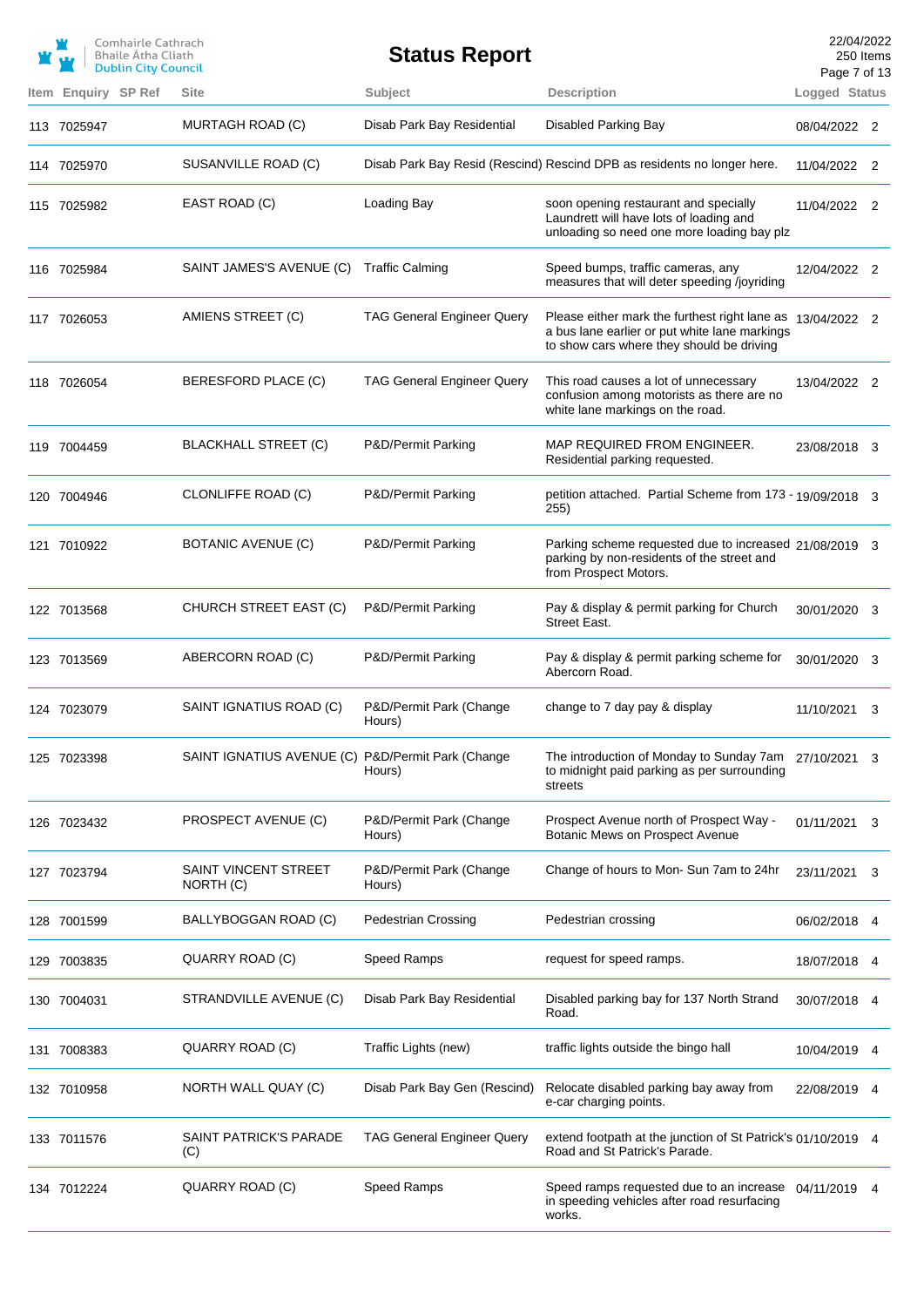|                     | Comhairle Cathrach<br>Bhaile Átha Cliath<br><b>Dublin City Council</b> |                                       | <b>Status Report</b>              |                                                                                                                                                                | 22/04/2022<br>Page 8 of 13 | 250 Items |
|---------------------|------------------------------------------------------------------------|---------------------------------------|-----------------------------------|----------------------------------------------------------------------------------------------------------------------------------------------------------------|----------------------------|-----------|
| Item Enquiry SP Ref |                                                                        | <b>Site</b>                           | Subject                           | <b>Description</b>                                                                                                                                             | Logged Status              |           |
| 135 7013175         |                                                                        | OFFALY ROAD (C)                       | <b>Traffic Calming</b>            | Speed ramps, or other traffic calming<br>measures, for vicinity of Christ the King<br>Church.                                                                  | 07/01/2020 4               |           |
| 136 7013296         |                                                                        | OXMANTOWN ROAD (C)                    | <b>Traffic Calming</b>            | additional signage for Drive Slowly/School<br>Approaching and 30kph.                                                                                           | 15/01/2020 4               |           |
| 137 7014480         |                                                                        | MARY'S LANE (C)                       | <b>Pedestrian Crossing</b>        | Pedestrian crossing to facilitate safe access 25/03/2020 4<br>for pupils of George's Hill Primary School to<br>the Multi-Use Games Arena across the<br>street. |                            |           |
| 138 7015921         |                                                                        | VIOLET HILL PARK (C)                  | Cul-De-Sac                        | Install cul-de-sac sign at junction with Violet 09/07/2020 4<br>Hill Park.                                                                                     |                            |           |
| 139 7016873         |                                                                        | <b>BUCKINGHAM STREET</b><br>LOWER (C) | <b>Traffic Calming</b>            | on the road.                                                                                                                                                   | 15/09/2020 4               |           |
| 140 7017845         |                                                                        | CROAGH PATRICK ROAD (C) Yield Sign    |                                   | Yield sign and road markings @ junction<br>with Skreen Road                                                                                                    | 10/11/2020 4               |           |
| 141 7018943         |                                                                        | INNISFALLEN PARADE (C)                | Roundabout                        | Institute measures to prevent vehicles from<br>mounting roundabout.                                                                                            | 08/02/2021                 | 4         |
| 142 7019093         |                                                                        | SAINT ANNE'S ROAD (C)                 | <b>Traffic Calming</b>            | St. Anne's Road and St. Clement's Road,<br>traffic calming in light of recent accidents,                                                                       | 18/02/2021 4               |           |
| 143 7019519         |                                                                        | <b>GLENBEIGH ROAD (C)</b>             | <b>Traffic Calming</b>            | A traffic survey including speed monitoring to 18/03/2021 4<br>confirm the volume of motorists using<br>Glenbeigh Road on a daily basis.                       |                            |           |
| 144 7019646         |                                                                        | NIALL STREET (C)                      | <b>Traffic Calming</b>            | Signage and road markings                                                                                                                                      | 25/03/2021 4               |           |
| 145 7019816         |                                                                        | KINVARA AVENUE (C)                    | <b>Traffic Calming</b>            | Children-at-play and speed limit signage for 01/04/2021 4<br>Ashington & Kinvara estates.                                                                      |                            |           |
| 146 7020181         |                                                                        | MARLBOROUGH ROAD (C)                  | <b>Traffic Calming</b>            | Speed bumps and a slow children at play<br>sign installed                                                                                                      | 26/04/2021 4               |           |
| 147 7020182         |                                                                        | CRAWFORD AVENUE (C)                   | School Warden                     | Additinal lollipop person on Crawford Ave.                                                                                                                     | 26/04/2021                 | 4         |
| 148 7020205         |                                                                        | ANNAMOE PARK (C)                      | <b>Traffic Calming</b>            | Signs of "slow down children playing.                                                                                                                          | 27/04/2021                 | 4         |
| 149 7020244         |                                                                        | NORFOLK ROAD (C)                      | <b>TAG General Engineer Query</b> | Additional signage at entrance to cul de sac 28/04/2021                                                                                                        |                            | 4         |
| 150 7020291         |                                                                        | KINVARA DRIVE (C)                     | Speed Ramps                       | on the road.                                                                                                                                                   | 29/04/2021                 | 4         |
| 151 7020929         |                                                                        | WHITWORTH ROAD (C)                    | Double Yellow Lines               | Change from single yellow line to double<br>yellow line from edge of Bernard Shaw<br>property to Charleville Lawn Tennis Club<br>entrance.                     | 04/06/2021                 | 4         |
| 152 7020958         |                                                                        | <b>GLENBEIGH ROAD (C)</b>             | <b>Traffic Calming</b>            | chicanes on the road to stop speeding.                                                                                                                         | 08/06/2021                 | 4         |
| 153 7021368         |                                                                        | MONCK PLACE (C)                       | <b>TAG General Engineer Query</b> | request to review 3.5t limit signage on Mock 29/06/2021<br>Place regarding its visibility for vehicles<br>turning in.                                          |                            | 4         |
| 154 7021460         |                                                                        | COMMONS STREET (C)                    | Children Crossing Sign            | Children at play signage for Commons<br>Street MUGA.                                                                                                           | 02/07/2021                 | 4         |
| 155 7021472         |                                                                        | <b>GLENGARRIFF PARADE (C)</b>         | <b>Traffic Calming</b>            | Additional larger signage and possibly<br>cameras                                                                                                              | 06/07/2021                 | 4         |
| 156 7021654         |                                                                        | KILLARNEY PARADE (C)                  | Double Yellow Lines               | Double yellow lines to prohibit parking                                                                                                                        | 15/07/2021                 | 4         |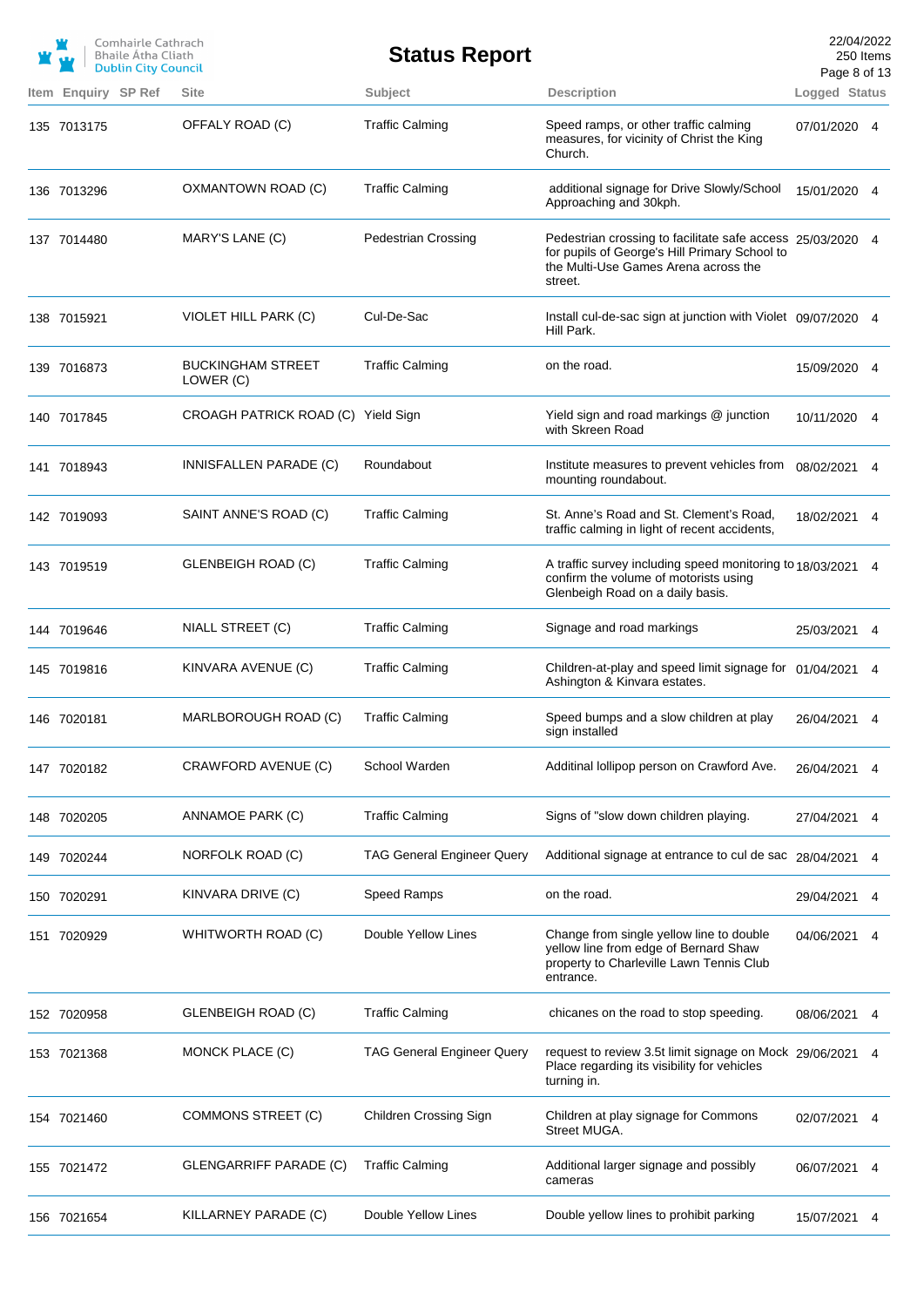|                     | Comhairle Cathrach<br><b>Bhaile Atha Cliath</b><br><b>Dublin City Council</b> |                                                           | <b>Status Report</b>         |                                                                                                                                                     | 22/04/2022<br>Page 9 of 13 | 250 Items |
|---------------------|-------------------------------------------------------------------------------|-----------------------------------------------------------|------------------------------|-----------------------------------------------------------------------------------------------------------------------------------------------------|----------------------------|-----------|
| Item Enquiry SP Ref |                                                                               | <b>Site</b>                                               | Subject                      | <b>Description</b>                                                                                                                                  | Logged Status              |           |
| 157 7021662         |                                                                               | DRUMCONDRA ROAD LOWER Cul-De-Sac<br>(C)                   |                              | Request for more signs on Drumcondra<br>Road Lower to indicate that the street is a<br>cul de sac                                                   | 15/07/2021 4               |           |
| 158 7021919         |                                                                               | HARDWICKE LANE (C)                                        | Double Yellow Lines          | double yellow lines to be put at double gates 30/07/2021 4<br>at lane as deliveries come here and its<br>always blocked for charity shop at no. 59a |                            |           |
| 159 7022141         |                                                                               | TEMPLE LANE NORTH (C)                                     | Loading Bay (Rescind)        | Replace extant loading bays provided for<br>defunct businesses with DYLs, and provide<br>new loading bay at Gardiner St end for Fr<br>Scully House. | 13/08/2021 4               |           |
| 160 7022416         |                                                                               | LIFFEY STREET WEST (C)                                    | <b>Electric Car Bay</b>      | Paint the parking space as being for electric 02/09/2021 4<br>car use only.                                                                         |                            |           |
| 161 7022533         |                                                                               | FINGLAS ROAD (C)                                          | <b>Pedestrian Crossing</b>   | outside St Vincent's Secondary School                                                                                                               | 09/09/2021                 | 4         |
| 162 7022600         |                                                                               | ROYAL CANAL BANK (C)                                      | Double Yellow Lines (Extend) | Completion/extension of the current double<br>yellow lines to the rear of my property                                                               | 13/09/2021                 | 4         |
| 163 7022610         |                                                                               | OLD CABRA ROAD (C)                                        | Roundabout                   | Roundabout system to prevent accidents at 13/09/2021<br>this junction.                                                                              |                            | 4         |
| 164 7022801         |                                                                               | WILLIAM STREET NORTH (C) TAG General Engineer Query       |                              | requesting additional signage for safety                                                                                                            | 23/09/2021                 | 4         |
| 165 7023011         |                                                                               | NORTH LOTTS (C)                                           | No Parking                   | To review the parking restrictions on both<br>sides of North Lotts.                                                                                 | 06/10/2021                 | 4         |
| 166 7023220         |                                                                               | EAST ROAD (C)                                             | <b>Pedestrian Crossing</b>   | Installation of a pedestrian crossing at the<br>junction of East Road and East Wall Road.                                                           | 18/10/2021 4               |           |
| 167 7023551         |                                                                               | WELLPARK AVENUE (C)                                       | Cul-De-Sac                   | a larger cul de sac sign or additional cul de<br>sac signage at entrance to Wellpark Avenue                                                         | 05/11/2021 4               |           |
| 168 7023842         |                                                                               | SAINT BRIGID'S ROAD<br>LOWER (C)                          | <b>Parking Restrictions</b>  | restrictions requested to prevent random<br>vehicles parking obstructing car garage                                                                 | 25/11/2021 4               |           |
| 169 7023993         |                                                                               | CONNAUGHT STREET (C)                                      | Cul-De-Sac                   | A cul de sac sign                                                                                                                                   | 06/12/2021                 | 4         |
| 170 7024162         |                                                                               | RIVER ROAD (C)                                            | <b>Traffic Calming</b>       | staff need to access the Waste Water pump 14/12/2021<br>station, entrance located on a bend poor<br>visibility                                      |                            |           |
| 171 7024298         |                                                                               | <b>CREMORE LAWN (C)</b>                                   | <b>Traffic Calming</b>       | installation of Speed Bumbs/Ramps will<br>discourage speeding and will ensure that our<br>kids are safe on the road.                                | 04/01/2022 4               |           |
| 172 7024505         |                                                                               | <b>GRATTAN PARADE (C)</b>                                 | Cul-De-Sac                   | additional cul de sac sign.                                                                                                                         | 19/01/2022 4               |           |
| 173 7024560         |                                                                               | MANOR STREET (C)                                          | Disab Park Bay Residential   | Disabled parking bay for 25 Manor St.                                                                                                               | 24/01/2022                 |           |
| 174 7024592         |                                                                               | FINDLATER STREET (C)                                      | Disab Park Bay Residential   | outside 18.                                                                                                                                         | 25/01/2022                 |           |
| 175 7024689         |                                                                               | SAINT MARY'S ROAD NORTH Disab Park Bay Residential<br>(C) |                              | Disabled parking bay for 4 Saint Mary's<br>Road North, Eastwall.                                                                                    | 01/02/2022                 |           |
| 176 7024763         |                                                                               | O'RAHILLY PARADE (C)                                      | Clearway                     | Rescind DYLs and create a STAT for a<br>clearway at all times.                                                                                      | 03/02/2022 4               |           |
| 177 7024764         |                                                                               | O'RAHILLY PARADE (C)                                      | One-Way System               | One-way system to ensure access to DCC<br>Cleansing Depot.                                                                                          | 03/02/2022                 |           |
| 178 7024876         |                                                                               | <b>BLACKHORSE AVENUE (C)</b>                              | Mini Roundabout              | Small roundabout to prevent collisions at this 10/02/2022 4<br>congested junction.                                                                  |                            |           |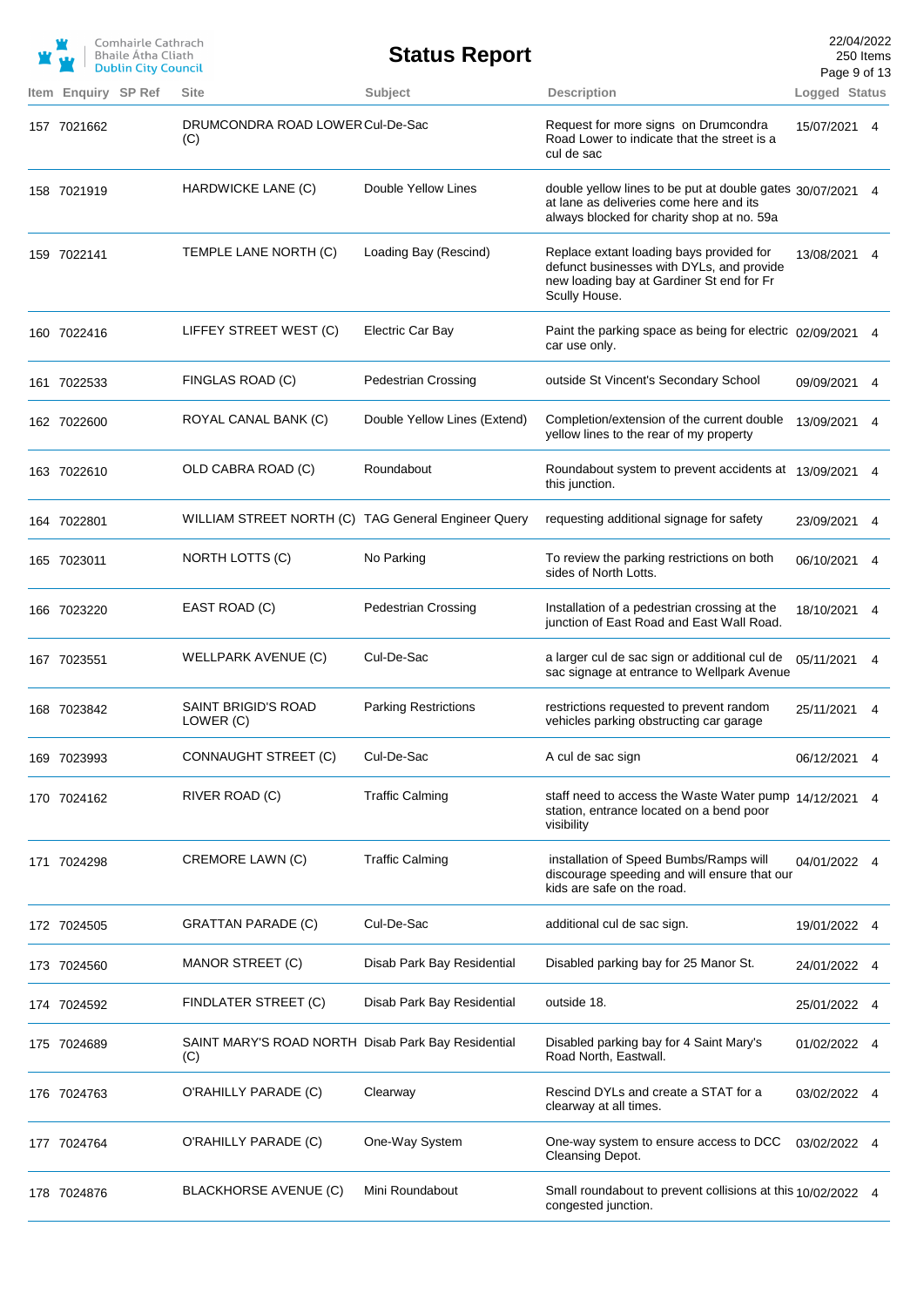|                            | Comhairle Cathrach<br><b>Bhaile Atha Cliath</b><br><b>Dublin City Council</b> |                          | <b>Status Report</b>              |                                                                                                                                                                                                                                           | Page 10 of 13 | 22/04/2022<br>250 Items |
|----------------------------|-------------------------------------------------------------------------------|--------------------------|-----------------------------------|-------------------------------------------------------------------------------------------------------------------------------------------------------------------------------------------------------------------------------------------|---------------|-------------------------|
| <b>Item Enguiry SP Ref</b> |                                                                               | <b>Site</b>              | Subject                           | <b>Description</b>                                                                                                                                                                                                                        | Logged Status |                         |
| 179 7024902                |                                                                               | LEINSTER STREET EAST (C) | Disab Park Bay Residential        | Disabled parking bay for 1 Leinster Street<br>East.                                                                                                                                                                                       | 10/02/2022 4  |                         |
| 180 7024904                |                                                                               | SAINT MOBHI ROAD (C)     | Yellow Box (Extend)               | Extend yellow box into the outbound vehicle<br>lane at this junction.                                                                                                                                                                     | 11/02/2022 4  |                         |
| 181 7024915                |                                                                               | NORTH LOTTS (C)          | Double Yellow Lines               | to prevent the cars being parked here.                                                                                                                                                                                                    | 14/02/2022 4  |                         |
| 182 7024924                |                                                                               | HARDWICKE LANE (C)       | <b>TAG General Engineer Query</b> | Bollards or other such measure to prevent<br>cars blocking the rere pedestrian fire exit of<br>the mabs offices                                                                                                                           | 14/02/2022 4  |                         |
| 183 7025016                |                                                                               | BOTANIC AVENUE (C)       | <b>TAG General Engineer Query</b> | either change the double yellow to a single<br>yellow line, or make that part of the road<br>outside the church a clearway except for<br>certain hours on Sunday                                                                          | 18/02/2022 4  |                         |
| 184 7025054                |                                                                               | CHARLEVILLE MALL (C)     | <b>Parking Restrictions</b>       | Removable bollards to prevent vehicles<br>parking on the footpath and blocking access<br>to public mains drainage pit.                                                                                                                    | 21/02/2022 4  |                         |
| 185 7025072                |                                                                               | CLONMORE ROAD (C)        | <b>Traffic Calming</b>            | STOP sign, street sign signaling two way<br>traffic, Yellow lines                                                                                                                                                                         | 22/02/2022 4  |                         |
| 186 7025111                |                                                                               | MOUNT TEMPLE ROAD (C)    | Disab Park Bay Residential        | Disable parking bay for 28 Mount Temple<br>Road.                                                                                                                                                                                          | 23/02/2022 4  |                         |
| 187 7025194                |                                                                               | CLONMORE ROAD (C)        | <b>TAG General Engineer Query</b> | STOP sign at bottom of Clonmore Road and 28/02/2022 4<br>approaching from Clomore Terrace, signage<br>indicating two-way traffic turning towards<br>Charleville Avenue and DYLs at corners with<br>Charleville Avenue & Clonmore Terrace. |               |                         |
| 188 7025234                |                                                                               | CHARLEMONT PARADE (C)    | Double Yellow Lines               | at jnct Clonmore Road/Charlemont Parade                                                                                                                                                                                                   | 01/03/2022 4  |                         |
| 189 7025281                |                                                                               | WESTERN WAY (C)          | Disab Park Bay Residential        | access required due to mobility issues                                                                                                                                                                                                    | 03/03/2022    | 4                       |
| 190 7025365                |                                                                               | CATHERINE'S LANE (C)     | <b>Yellow Box</b>                 | Yellow box at end of Laneway would prevent 09/03/2022 4<br>cars blocking the entrance to houses.                                                                                                                                          |               |                         |
| 191 7025473                |                                                                               | DALCASSIAN DOWNS (C)     | Double Yellow Lines               | Double Yellow Lines outside numbers 55<br>and 56.                                                                                                                                                                                         | 14/03/2022 4  |                         |
| 192 7025529                |                                                                               | EAST WALL ROAD (C)       | <b>Bus Stop Marking</b>           | As part of Bus Connects, Bus Stop Markings 21/03/2022 4<br>and associated signage/restrictions.                                                                                                                                           |               |                         |
| 193 7025542                |                                                                               | EAST ROAD (C)            | <b>Bus Stop Marking</b>           | As part of Bus Connects, Bus Stop Marking 21/03/2022 4<br>and associated signage/restrictions.                                                                                                                                            |               |                         |
| 194 7025543                |                                                                               | NEW WAPPING STREET (C)   | <b>Bus Stop Marking</b>           | As part of Bus Connects, Bus Stop Markings 21/03/2022 4<br>and associated signage/restrictions.                                                                                                                                           |               |                         |
| 195 7025546                |                                                                               | CLONMORE ROAD (C)        | Yield Sign                        | at junctions with Charlemont Parade and<br>Ballybough Road.                                                                                                                                                                               | 21/03/2022 4  |                         |
| 196 7025591                |                                                                               | WHITWORTH ROAD (C)       | <b>Parking Restrictions</b>       | preventative measures such as bollards<br>requested                                                                                                                                                                                       | 23/03/2022 4  |                         |
| 197 7025659                |                                                                               | MONTPELIER HILL (C)      | P&D/Permit Parking (Rescind)      | Rescind Pay and Display outside 38<br>Montpelier Hill                                                                                                                                                                                     | 29/03/2022 4  |                         |
| 198 7025662                |                                                                               | DELVIN ROAD (C)          | <b>Traffic Calming</b>            | ramps or some other traffic calming<br>measures could be installed on the road                                                                                                                                                            | 29/03/2022 4  |                         |
| 199 7025717                |                                                                               | PARKGATE STREET (C)      | <b>Bus Stop Marking</b>           | As part of BusConnects C Spine, Bus Stop<br>Markings and associated signage, road<br>markings.                                                                                                                                            | 30/03/2022 4  |                         |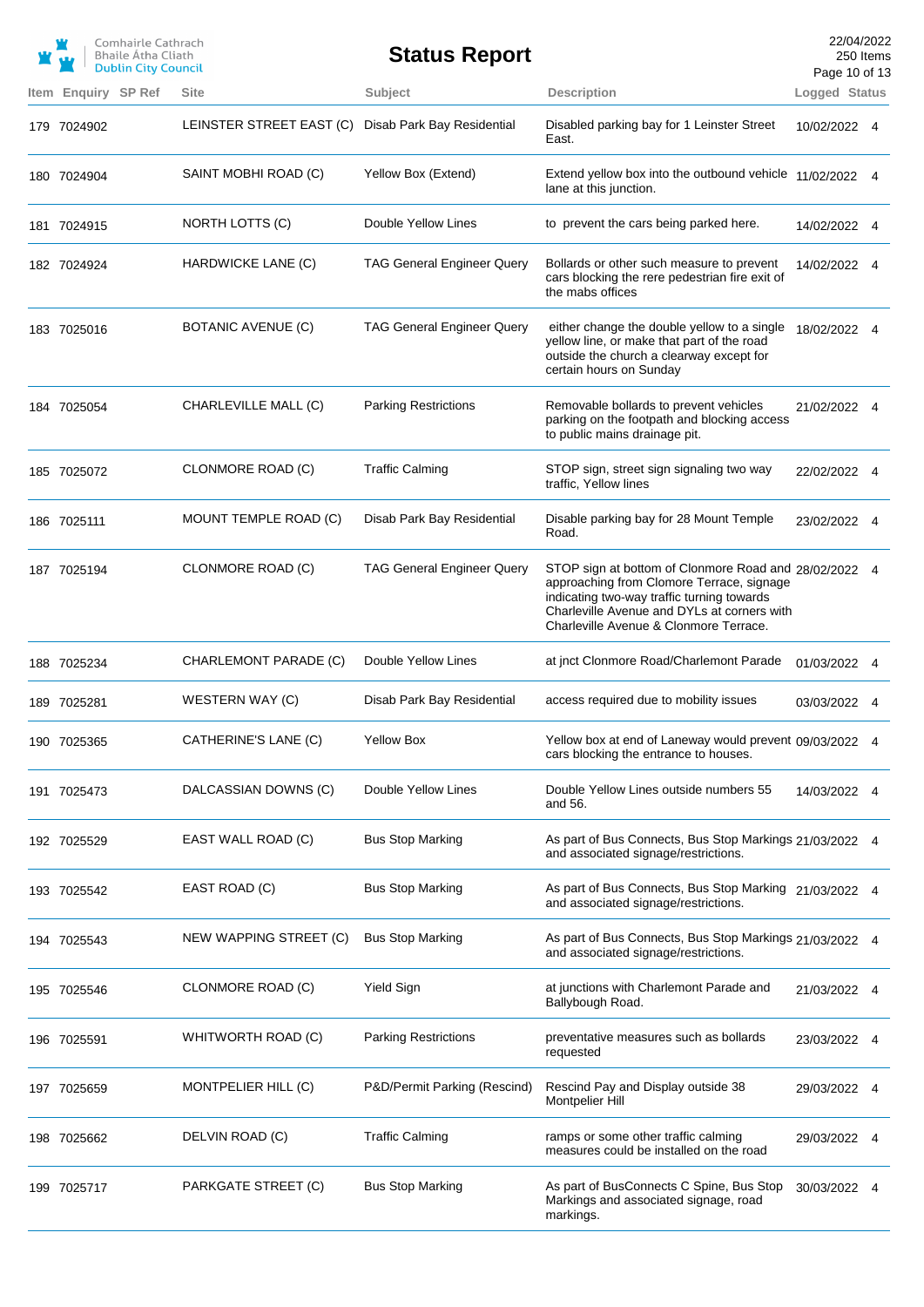|                     | Comhairle Cathrach<br><b>Bhaile Atha Cliath</b><br><b>Dublin City Council</b> |                                            | <b>Status Report</b>              |                                                                                                                              | Page 11 of 13 | 22/04/2022<br>250 Items |
|---------------------|-------------------------------------------------------------------------------|--------------------------------------------|-----------------------------------|------------------------------------------------------------------------------------------------------------------------------|---------------|-------------------------|
| Item Enquiry SP Ref |                                                                               | <b>Site</b>                                | Subject                           | <b>Description</b>                                                                                                           | Logged Status |                         |
| 200 7025719         |                                                                               | ARRAN QUAY (C)                             | <b>Bus Stop Marking</b>           | As part of BusConnects: Bus Stop Markings 30/03/2022 4<br>and associated signage, road markings.                             |               |                         |
| 201 7025720         |                                                                               | BACHELORS WALK (C)                         | <b>Bus Stop Marking</b>           | As part of BusConnects C spine: Bus Stop<br>Markings and associated signage, road<br>markings.                               | 30/03/2022 4  |                         |
| 202 7025724         |                                                                               | INN'S QUAY (C)                             | <b>Bus Stop Marking</b>           | As part of BusConnetcs C Spine: Bus Stop<br>Markings and associated signage, road<br>markings.                               | 30/03/2022 4  |                         |
| 203 7025759         |                                                                               | SKREEN ROAD (C)                            | Stop Sign                         | on Skreen Road at junction with Navan<br>Road.                                                                               | 31/03/2022 4  |                         |
| 204 7025793         |                                                                               | NORTH WALL AVENUE (C)                      | <b>Bus Stop Marking</b>           | As part of BusConnex Bus Stop Markings<br>and associated signage/ road markings.                                             | 04/04/2022 4  |                         |
| 205 7025797         |                                                                               | CASTLEFORBES ROAD (C)                      | <b>Bus Stop Marking</b>           | As part of BusConnects Bus Stop Markings<br>and associated signage/ road markings.                                           | 04/04/2022 4  |                         |
| 206 7025925         |                                                                               | SAINT ALPHONSUS' ROAD<br>UPPER (C)         | Disab Park Bay Residential        | Provision of a disabled parking bay.                                                                                         | 08/04/2022 4  |                         |
| 207 7025955         |                                                                               | STRANDVILLE AVENUE (C)                     | Double Yellow Lines               | double yellow lines on the corner outside<br>number 29 requested.                                                            | 11/04/2022 4  |                         |
| 208 7025979         |                                                                               | EAST ROAD (C)                              | Disab Park Bay General            | additional disabled parking                                                                                                  | 11/04/2022 4  |                         |
| 209 7026073         |                                                                               | OLD CABRA ROAD (C)                         | Speed Ramps                       | Extend existing speed ramps fully across the 14/04/2022 4<br>road, to prevent vehicles from swerving into<br>the cycle lane. |               |                         |
|                     |                                                                               | 210 90026933 SP_33157 SEVILLE TERRACE (C)  | P&D/Permit Parking                | on the road.                                                                                                                 | 08/08/2016 5  |                         |
| 211 7000585         |                                                                               | MILLBOURNE AVENUE (C)                      | Stop Sign                         | Request for stop sign                                                                                                        | 24/11/2017 5  |                         |
| 212 7001639         |                                                                               | PROSPECT AVENUE (C)                        | P&D/Permit Park (Change<br>Hours) | Change disc parking hours to match<br>surrounding streets (24 hours 7 days a<br>week). South of Prospect Way.                | 09/02/2018 5  |                         |
| 213 7004466         |                                                                               | MOORE STREET (C)                           | Clearway                          | Yellow box for section of street.                                                                                            | 23/08/2018 5  |                         |
| 214 7004826         |                                                                               | MANOR STREET (C)                           | <b>Parking Restrictions</b>       | between Arbour Placea and Manor Place,<br>outside Clearway hours parking is<br>obstructive. DYLs or change hours.            | 11/09/2018 5  |                         |
| 215 7005628         |                                                                               | NEPHIN ROAD (C)                            | No Right Turn                     | Improved signage to prevent motorist turning 24/10/2018 5<br>right from Navan Rd onto Nephin Rd on the<br>city side.         |               |                         |
| 216 7005904         |                                                                               | CONNAUGHT STREET (C)                       | P&D/Permit Park (Change<br>Hours) | Change restrictions to Monday-Sunday<br>07:00-00:00,                                                                         | 12/11/2018 5  |                         |
| 217 7005951         |                                                                               | FINGAL PLACE (C)                           | Stop Sign                         | on the road.                                                                                                                 | 14/11/2018 5  |                         |
| 218 7006193         |                                                                               | GLASNEVIN HILL (C)                         | <b>Yield Sign</b>                 | After exit from hospital, just at the island<br>T-junction.                                                                  | 23/11/2018 5  |                         |
| 219 7006554         |                                                                               | PHIBSBOROUGH AVENUE (C) P&D/Permit Parking |                                   | on the road                                                                                                                  | 13/12/2018 5  |                         |
| 220 7006837         |                                                                               | BROOMBRIDGE ROAD (C)                       | <b>Traffic Calming</b>            | Traffic calming measures for vehicles<br>crossing the bridge, to increase pedestrian<br>safety.                              | 14/01/2019 5  |                         |
| 221 7007550         |                                                                               | NORTH WALL QUAY (C)                        | Clearway                          | Install clearway to prevent parking that is<br>obstructing the cycle track                                                   | 21/02/2019 5  |                         |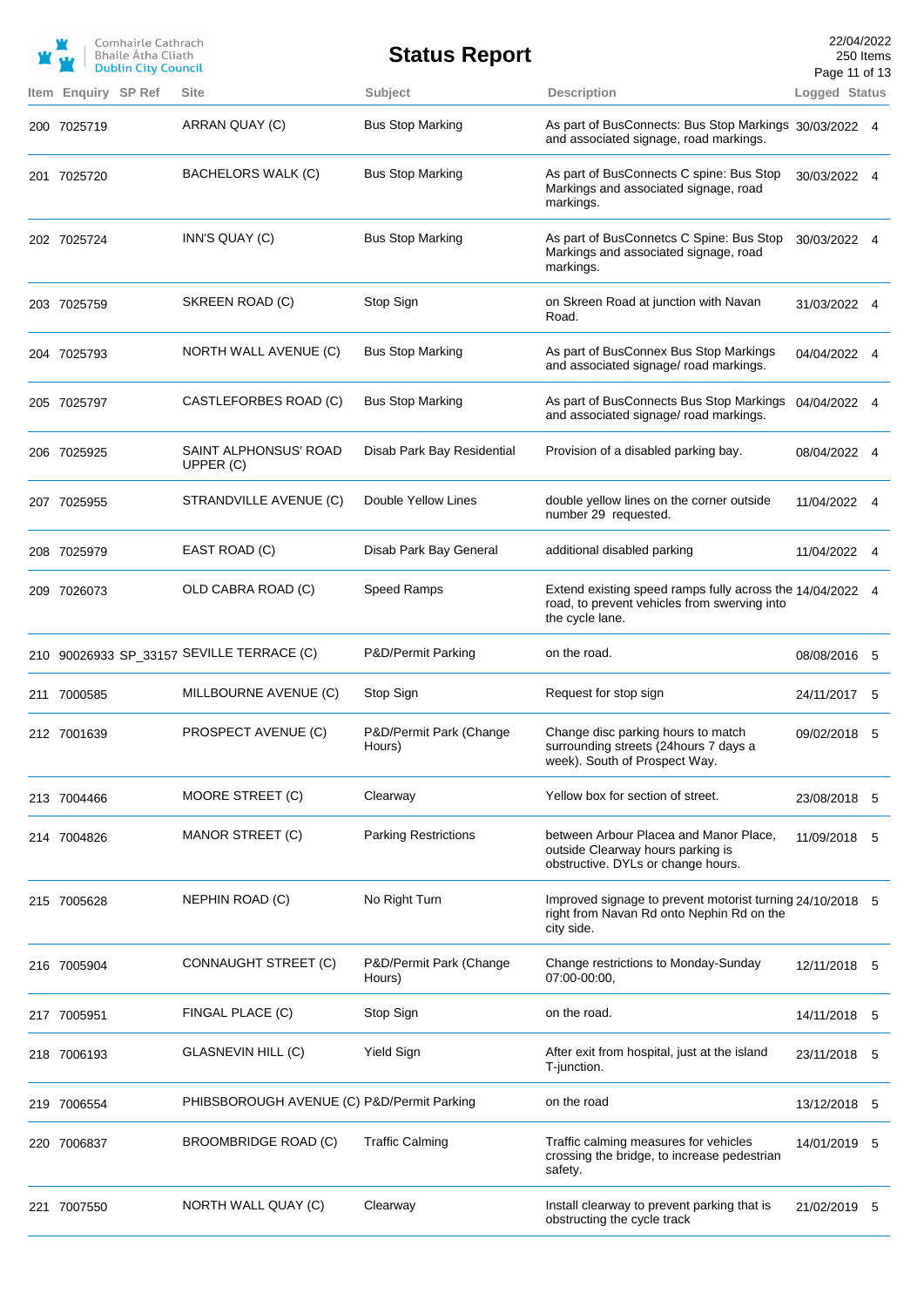|                     | Comhairle Cathrach<br><b>Bhaile Atha Cliath</b><br><b>Dublin City Council</b> |                                                      | <b>Status Report</b>              |                                                                                                                                                                                                                          | 22/04/2022<br>Page 12 of 13 | 250 Items |
|---------------------|-------------------------------------------------------------------------------|------------------------------------------------------|-----------------------------------|--------------------------------------------------------------------------------------------------------------------------------------------------------------------------------------------------------------------------|-----------------------------|-----------|
| Item Enquiry SP Ref |                                                                               | <b>Site</b>                                          | Subject                           | <b>Description</b>                                                                                                                                                                                                       | Logged Status               |           |
| 222 7009004         |                                                                               | PARK ROAD (C)                                        | Stop Sign                         | Stop signage & markings for motorists<br>turning left towards Navan Road.                                                                                                                                                | 13/05/2019 5                |           |
| 223 7009363         |                                                                               | <b>GERALDINE STREET (C)</b>                          | P&D/Permit Park (Change<br>Hours) | Extend parking scheme to Saturday &<br>Sunday.                                                                                                                                                                           | 24/05/2019 5                |           |
| 224 7009581         |                                                                               | GARDINER STREET LOWER<br>(C)                         | Bus Lane (Change of hours)        | Change hours so that outbound bus lane is<br>operating earlier in the day, in order to<br>prevent parked vehicles from forcing<br>schoolchildren cycling northbound into<br>middle of road.                              | 06/06/2019 5                |           |
| 225 7011117         |                                                                               | BOTANIC ROAD (C)                                     | Bus Lane (Change of hours)        | Extend bus lane times to include Sundays,<br>due to delays for inbound buses caused by<br>road closures on Drumcondra Road.                                                                                              | 02/09/2019 5                |           |
| 226 7011128         |                                                                               | CAMPBELLS ROW (C)                                    | Clearway                          | to enable emrgency services access to<br>Portland Square.                                                                                                                                                                | 03/09/2019 5                |           |
| 227 7012193         |                                                                               | FAUSSAGH ROAD (C)                                    | <b>Yield Sign</b>                 | to relocate (back 1m) the Yield road<br>marking in front of No. 18.                                                                                                                                                      | 01/11/2019 5                |           |
| 228 7013882         |                                                                               | ROYAL CANAL BANK (C)                                 | Yellow Box (Rescind)              | Remove the yellow box that assists this<br>illegal turning movement, apart from a<br>narrow strip to allow cyclists to cross the<br>road. Also make the turn ban on the exit<br>from Royal Canal Bank 'except cyclists'. | 18/02/2020                  | -5        |
| 229 7014601         |                                                                               | HOLLYBANK ROAD (C)                                   | Electric Car Bay                  | regularly blocked by non-charging cars.                                                                                                                                                                                  | 17/04/2020 5                |           |
| 230 7018249         |                                                                               | TEMPLE STREET (C)                                    | Disab Park Bay General            | Review of disabled parking bays.                                                                                                                                                                                         | 03/12/2020                  | -5        |
| 231 7018942         |                                                                               | MARNE VILLAS (C)                                     | <b>Parking Restrictions</b>       | on the road,                                                                                                                                                                                                             | 08/02/2021                  | 5         |
| 232 7019386         |                                                                               | MAYOR STREET LOWER (C) TAG General Engineer Query    |                                   | Allow buses turn right from Mayor Street<br>Lower to New Wapping Street to<br>accommodate bus connects                                                                                                                   | 08/03/2021                  | 5         |
| 233 7019473         |                                                                               | <b>NORTH STRAND ROAD (C)</b>                         | <b>TAG General Engineer Query</b> | W 143 cyclists ahead sign on Adlborough<br>Parade and a stop sign at North Strand<br>Road.                                                                                                                               | 15/03/2021                  | 5         |
| 234 7019904         |                                                                               | CROAGH PATRICK ROAD (C) Yield Sign                   |                                   | at the junction with Skreen Road.                                                                                                                                                                                        | 09/04/2021                  | 5         |
| 235 7020059         |                                                                               | RUSSELL AVENUE (C)                                   | Double Yellow Lines               | on the road                                                                                                                                                                                                              | 20/04/2021                  | 5         |
| 236 7020185         |                                                                               | FINGLAS ROAD (C)                                     | Clearway                          | re-installation of No Parking signage outside 26/04/2021<br>the no 1 and no 2 Finglas Road Dublin 11.                                                                                                                    |                             | 5         |
| 237 7021395         |                                                                               | <b>BRUNSWICK STREET NORTH 3.5 Tonne Limit</b><br>(C) |                                   | 3.5 Tonne limit to resolve safety issues<br>caused by large vehicles using this narrow<br>junction.                                                                                                                      | 30/06/2021                  | 5         |
| 238 7021875         |                                                                               | BOTANIC AVENUE (C)                                   | Double Yellow Lines               | at entrance to Griffith Park.                                                                                                                                                                                            | 28/07/2021                  | 5         |
| 239 7022705         |                                                                               | TOLKA ROAD (C)                                       | Disab Park Bay Residential        | outside 11                                                                                                                                                                                                               | 17/09/2021                  | 5         |
| 240 7022860         |                                                                               | SAINT ITA'S ROAD (C)                                 | No Parking                        | No Parking restriction to prevent blocking of 27/09/2021<br>vehicular access for residents along the<br>laneway.                                                                                                         |                             | 5         |
| 241 7022934         |                                                                               | NORTH CIRCULAR ROAD (C) Yellow Box (Extend)          |                                   | at junction of NCR and Berkeley Road                                                                                                                                                                                     | 01/10/2021                  | 5         |
| 242 7022989         |                                                                               | SHERIFF STREET UPPER (C) TAG General Engineer Query  |                                   | Install bollards to prevent heavy vehicles<br>from construction sites from parking on the<br>footpath at the clearway.                                                                                                   | 05/10/2021                  | 5         |